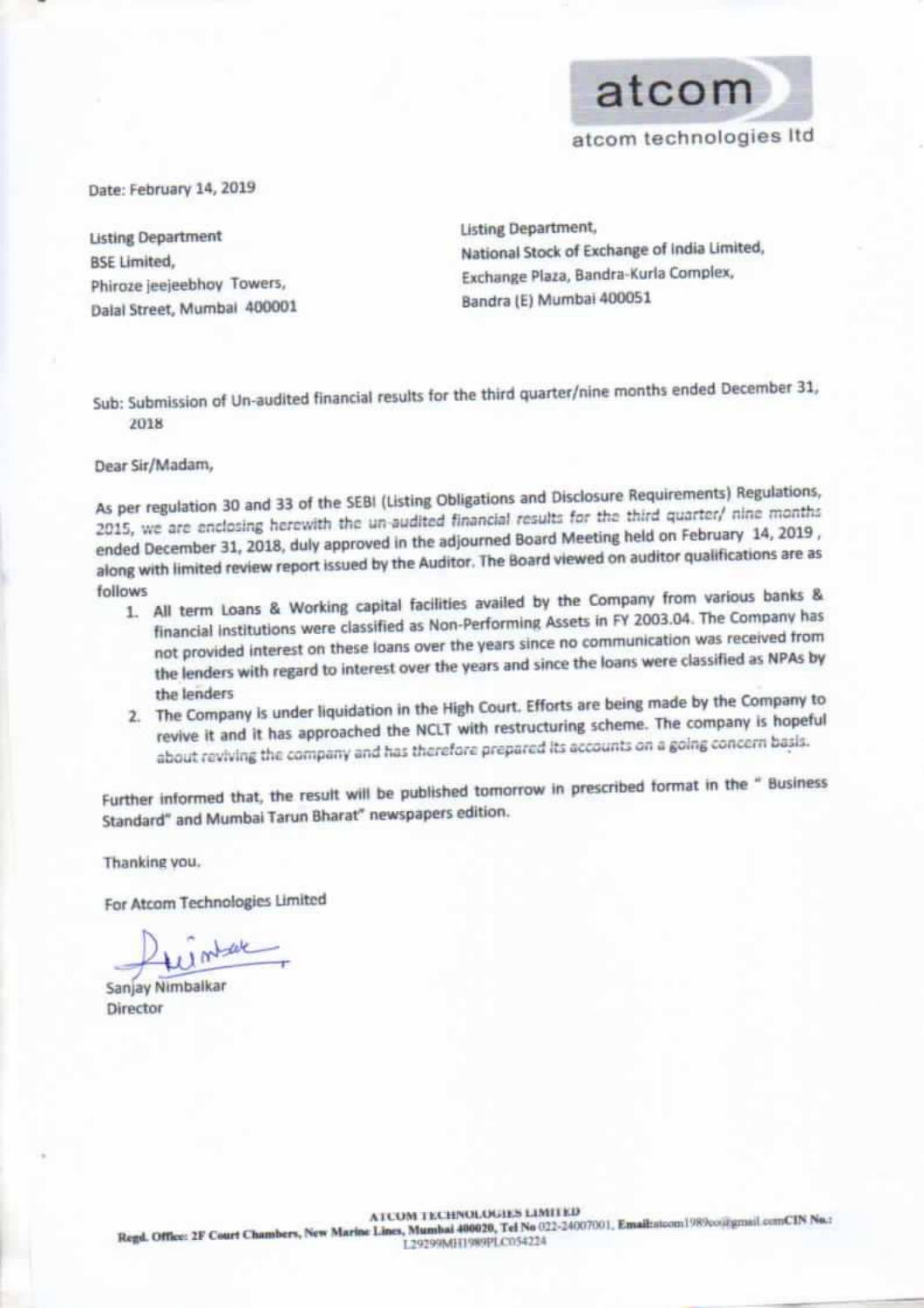

Atcom Technologies Limited<br>Regd Office: 2F Court Chambers, 35, New Marine Lines, Mumbai 400020. Tel No:022-22007001<br>CIN NO.: L29299MH1989PLC054224 Email-atcom1989co@gmail.com Website : www.atcomtech.co.in<br>UNAUDITED STANDAL

| Sr.No                     | <b>Particulars</b>                                                                                         | <b>Quarter Ended</b>     |                          |                | <b>Nine Month Ended</b> |                | <b>Year Ended</b> |
|---------------------------|------------------------------------------------------------------------------------------------------------|--------------------------|--------------------------|----------------|-------------------------|----------------|-------------------|
|                           |                                                                                                            | 31.12.2018               | 30.09.2018<br>Unaudited  | 31.12.2017     | 31.12.2018<br>Unaudited | 31.12.2017     | 31.03.2018        |
|                           |                                                                                                            |                          |                          |                |                         |                | <b>Audited</b>    |
| 1                         | Revenue from Operations                                                                                    | ä,                       |                          |                |                         | 2.60           | 3.12              |
| п                         | Other Income                                                                                               | 100.37                   | 0.77                     | 7.55           | 101.27                  | 7.99           | 18.49             |
| ш                         | <b>Total Income from Operations</b>                                                                        | 100.37                   | 0.77                     | 7.55           | 101.27                  | 10.59          | 21.61             |
| IV                        | Expenses                                                                                                   |                          |                          |                |                         |                |                   |
|                           | a.Cost of material Consumed                                                                                | ¥,                       | 0.29                     | 0.38           | 0.93                    | 0.48           | 0.90              |
|                           | b. Purchases of Stock in trade                                                                             | $\sim$                   | $\sim$                   |                | $\sim$                  | $\sim$         |                   |
|                           | c.Changes in inventories of finishaed goods, work- in<br>progess and stock- in -trade                      | ÷                        | ×                        | $\overline{a}$ |                         | 0.74           | 1.26              |
|                           | d. Employees Benefit Expense                                                                               | ×                        | 0.36                     | 0.98           | 0.69                    | 2.04           | 3.58              |
|                           | e. Finance Cost                                                                                            |                          |                          |                |                         |                |                   |
|                           | b. Depreciation & Amortisation Expense                                                                     | 5.13                     | 5.13                     | 5.11           | 15.39                   | 15.33          | 20.46             |
|                           | c. Other Expense                                                                                           | 30.89                    | 20.99                    | 2.24           | 52.30                   | 2.77           | 7.81              |
|                           | <b>Total Expenses</b>                                                                                      | 36.02                    | 26.77                    | 8.71           | 69.31                   | 21.36          | 34.01             |
| $\boldsymbol{\mathrm{v}}$ | Profit before Exceptional Items and tax                                                                    | 64.35                    | (26.00)                  | (1.16)         | 31.96                   | (10.77)        | (12.40)           |
| VI                        | Exceptional items                                                                                          | $\overline{\phantom{a}}$ | $\overline{\phantom{a}}$ |                |                         | $\overline{a}$ |                   |
| IX                        | <b>Profit before tax</b>                                                                                   | 64.35                    | (26.00)                  | (1.16)         | 31.96                   | (10.77)        | (12.40)           |
| x                         | <b>Tax Expense</b>                                                                                         | ÷                        |                          |                |                         |                |                   |
|                           | Current Tax                                                                                                |                          |                          |                |                         |                |                   |
|                           | Deferred Tax                                                                                               |                          |                          |                |                         |                |                   |
| XI.                       | Net Profit loss for the period from continuing<br>operations                                               | 64.35                    | 126.001                  | (1, 16)        | 2105                    | (10.77)        | (12.40)           |
| XII                       | Profit/Loss from discontinuing operations before tax                                                       |                          |                          |                |                         |                |                   |
| XIII                      |                                                                                                            |                          |                          |                |                         |                |                   |
| XIV                       | Tax expense of discontinuing operations<br>Net Profit /loss from discontinuing operations<br>after tax     |                          |                          |                |                         |                |                   |
| XV                        |                                                                                                            |                          |                          |                |                         |                |                   |
|                           | Net Profit/loss for the period                                                                             | 64.35                    | (26.00)                  | (1.16)         | 31.96                   | (10.77)        | (12.40)           |
|                           |                                                                                                            |                          |                          |                |                         |                |                   |
|                           | Other Comprehensive Income, net of Income Tax                                                              | 64.35                    | (26.00)                  | (1.16)         | 31.96                   | (10.77)        | (12.40)           |
|                           | A. (I) Items that will be reclassified to Profit or Loss<br>(ii) income tax relating to items that will be |                          |                          |                |                         |                |                   |
|                           | reclassified to<br>Profit or                                                                               |                          |                          |                |                         |                |                   |
|                           | Loss<br>A. (I) Items that will not be reclassified to Profit or                                            |                          |                          | $\sim$         | ٠                       | ٠              |                   |
|                           | Loss<br>(II) Income tax relating to items that will not be                                                 |                          |                          |                |                         |                |                   |
|                           | reclassified to<br>Profit or                                                                               |                          |                          |                |                         |                |                   |
|                           | Total other Comprehensive Income, net of Income<br>Tax                                                     | 64.35                    | (26.00)                  | (1.16)         | 31.96                   | (10.77)        | (12.40)           |
|                           |                                                                                                            |                          |                          |                |                         |                |                   |
|                           | Total Comprehensive Income for the period<br>$(8 +/-$<br>71                                                | 64.35                    | (26.00)                  | (1.16)         | 31.96                   | (10.77)        | (12.40)           |
|                           | Paid up equity shares Capital (face value of Rs. 10/-<br>per share)                                        | 1,534.00                 | 1,534.00                 | 1,534.00       | 1,534.00                | 1,534.00       | 1,534.00          |
|                           |                                                                                                            |                          |                          |                |                         |                |                   |
|                           | Earning per share (EPS) (of Rs.10/-each)<br>$($ not<br>annualised)                                         |                          |                          |                |                         |                |                   |
|                           | Basic / Diluted EPS                                                                                        | 0.419                    | 10.1691                  | 10.0081        | 0.208                   | (0.070)        | 10.08             |

Notes :

Ų

1) The Company's activity currently talls within a single business segment. Hence segmentwise reporting in terms of IND AS 108 is not applicable.

2) The results have been reviewed by the Audit Committee. It was taken on record by the Board at its adjourned meeting held on 14/02/2019 . The statutory auditors have conducted a Limited Review of the above and the Company is compliant with Ind-AS as required by the SEBI notificaton.

3) Previous period/year figures are re-grouped/re-classified wherever considered necessary to the confirm to current period classification.

4) The other income in this quarter is derived from sale of tenancy rights for INR 100 Lakh.

Un behalf of the Board<br>For Atcom Technologies Limited Sanjay Nimpalkar & WILCUL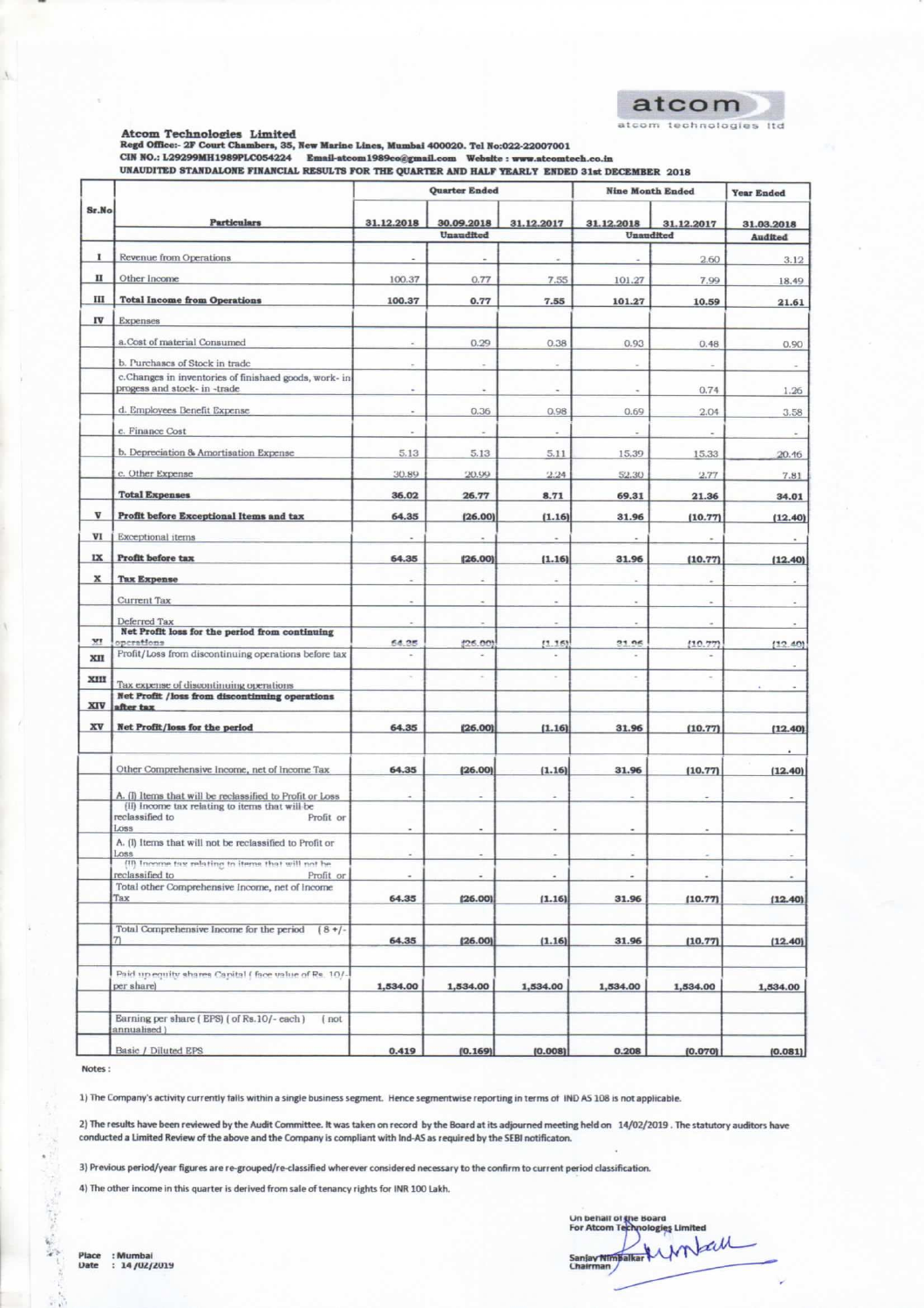# JAYESH DADIA & ASSOCIATES LLP

# $\equiv$  CHARTERED ACCOUNTANTS  $\equiv$

422, Arun Chambers, Tardeo, Mumbai - 400034, Tel: +91»22—66602417 / <sup>66601056</sup> Fax : +91-22—66602418 E-mail: info@jdaca.com Website : www.jdaca.c0m

# Limited Review Report

The Board of Directors M/s. Atcom Technologies Limited Mumbai.

### Introduction

We have reviewed the accompanying statement of unaudited financial results ('the Statement') of M/s. Atcom Technologies Limited ('the Company') for the quarter ended  $31<sup>st</sup>$  December, 2018 & the year to date results for the period from  $1<sup>st</sup>$  April,  $2018$  to 31<sup>st</sup> December, 2018 along with the notes thereon attached herewith, being submitted by the Company pursuant to the requirements of Regulation <sup>33</sup> of the SEBI (Listing Obligations & Disclosure Requirements) Regulations 2015, read with Circular No. CIR/CFD/FAC/62/ <sup>2016</sup> dated 5'h July, 2016.

Management is responsible for the preparation & fair presentation of this standalone interim financial information in accordance with the Indian Generally Accepted Accounting Principles. Our responsibility is to express a conclusion on this standalone interim financial statement based on our review. This statement is the responsibility of the Company's management and has been approved by the Board of Directors in their meeting held on 14<sup>th</sup> February, 2019.

#### Scope of review

We conducted our review in accordance with the Standard on Review Engagements (SRE) 2410, "Review of Interim Financial Information Performed by the Independent Auditor of the Entity" issued by the Institute of Chartered Accountants of India. A review of interim financial information consists of making inquiries, primarily of persons responsible for financial and accounting matters, and applying analytical and other review procedures. A review is substantially less in scope than an audit conducted in accordance with the Standards of Auditing and consequently does not enable us to obtain assurance that we would become aware of all significant matters that might be identified in an audit. Accordingly, we do not express an audit opinion.

#### Basis for Qualified Conclusion

1. All term loans & working capital facilities availed by the Company from various banks & financial institutions were classified as Non — Performing Assets (NPAs) in earlier financial years. The Company has not made any provision for interest on these loans over the years since no communication was received